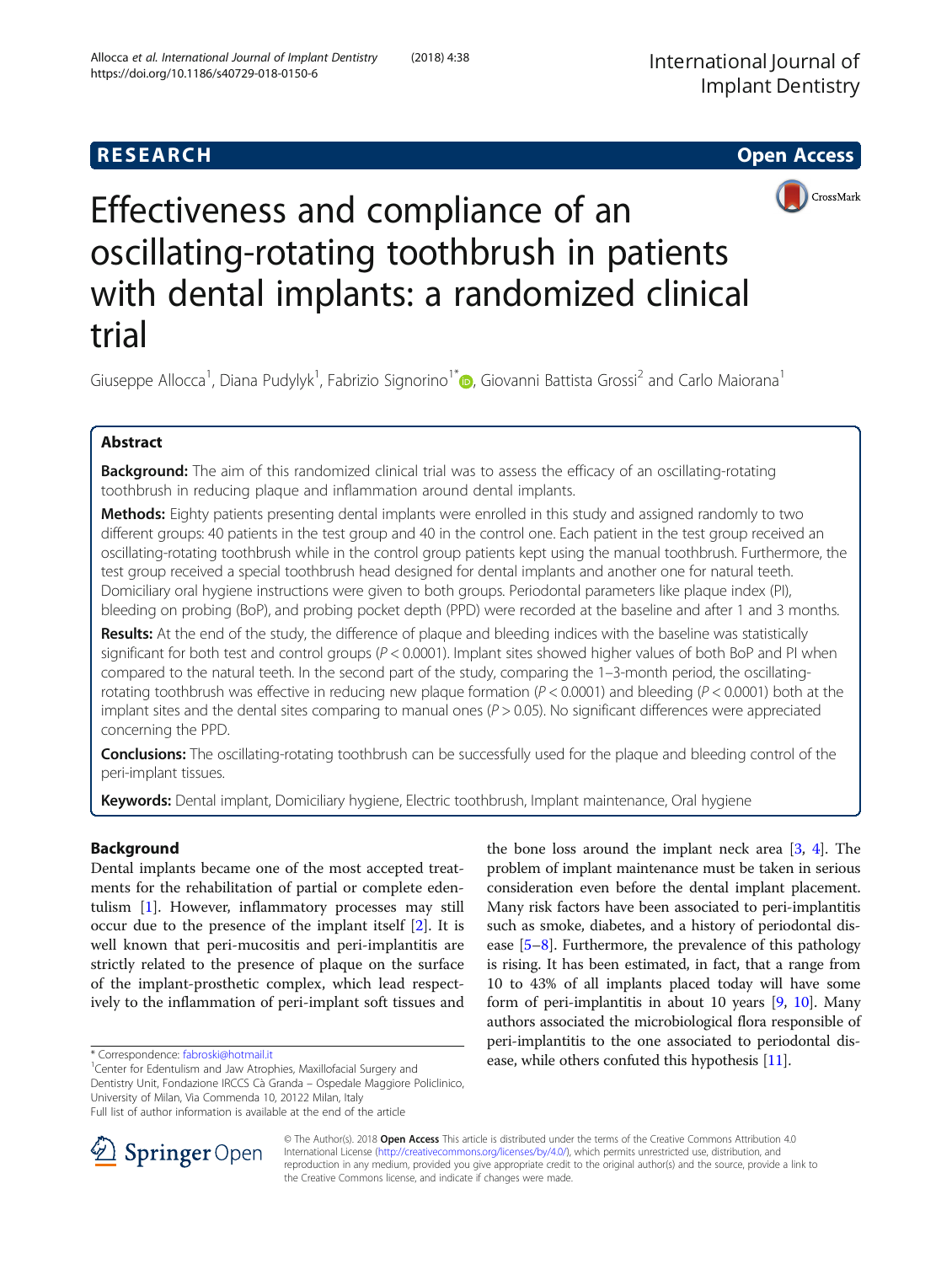Many techniques and protocols have been introduced for the treatment of peri-implantitis; however, the topic is still debated and the different rates of success of various treatments still suggest that a good prevention must still be preferred [[12\]](#page-7-0). The presence of bacterial microfilm on the implant surface has been individuated as the primary cause of the pathologic mechanism. As well as in the teeth, mechanical removal represents the only treatment able to remove the microfilm and toothbrush and dental floss are the only effective domiciliary devices able to remove plaque from the teeth and dental implant. Mouth rinses or other methods may enhance periodontal indices but only when associated to an effective primary mechanic removal device. It has also been proved how both manual and electric toothbrushes are effective in the plaque removal  $[13]$  $[13]$ . Several authors comparing the two devices were not able to find any differences in term of clinical results, while others found advantages for one technique with respect to the other  $[14-17]$  $[14-17]$  $[14-17]$  $[14-17]$  $[14-17]$ . Patients with motor problems and elderly may found benefit in using the electric toothbrush, which does not require the same level of manual skills as the manual one [[18,](#page-7-0) [19\]](#page-7-0). Recently, there has been introduced a new type of electric toothbrush, with a visual-sound system, showing the correct pressure to apply when brushing and the exact amount of time necessary to complete one or half dental arch. Special designed toothbrush heads for different areas of the mouth and different surfaces, like dental implants, have recently been introduced for electric toothbrushes without a clear scientific support. The present study aims to investigate the efficacy of an oscillating-rotating toothbrush using a dedicated designed head, in patients with dental implants.

## **Methods**

The study was conducted between September 2015 and June 2017 at Implantology Department of Policlinic Hospital, University of Milan, Milan. It was designed as a monocentric randomized clinical study according to the STROBE criteria. Eighty patients who underwent dental implant rehabilitation were selected for this study. At the screening visit, subjects were asked to read and sign a written informed consent and personal medical history and demographic information was obtained. Dental implants must have been placed at least 1 year before the recruitment; other inclusion criteria were age between 18 and 90 and a good general health. Patients with orthodontic therapy or removable prosthesis, including overdenture type, were not included in the study as well as non-controlled diabetic or heavy smoker (> 10 cigarettes) patients. The patients were already following a maintenance program after the implant placement; however, all of them

were using the manual toothbrush for domiciliary oral hygiene. After being included in the study, each patient underwent periodontal (North Carolina) and peri-implant (perio probe) charting and recording of bleeding and plaque indexes (gingival bleeding index and plaque control record). Gingival bleeding index and plaque control record were recoded as the presence/absence of bleeding or plaque on four sites per tooth/implant. In order to detect the plaque, a disclosing agent was used. Sequentially, dental hygienist performed professional prophylaxis to establish a plaque free dentition. A software program randomly assigned 40 patients for both test and control groups. The electric toothbrush (Oral-B® ProfessionalCare 6000 with Bluetooth; Oral-B®, Procter & Gamble, Cincinnati, OH, United States) was introduced to patients of the test group, and instructions were given. According to the producer instruction, the procedure must have lasted not less than 2 min, using a timer set on 30 s for quadrant, twice/day. Furthermore, all the patients received a special toothbrush head designed for dental implants (Interspace; Oral-B®) together with another one for the natural teeth (Precision clean; Oral-B<sup>®</sup>) (Fig. 1). The patients of the control group did not change the manual toothbrush as a domiciliary oral hygiene device and received instructions of the modified Bass technique. The recommended time for toothbrushing was at least 90 s, twice a day. Patients of both groups received all the information in a paper copy. Once verified that the patients understood the instructions, new appointments were scheduled after 1 and 3 months. Bleeding on probing, plaque index, and probing depth were recorded at each visit on both dental implants and natural teeth. The entire



Fig. 1 Electric toothbrush heads: on the left is the one designed for natural teeth, and on the right is the one designed for dental implants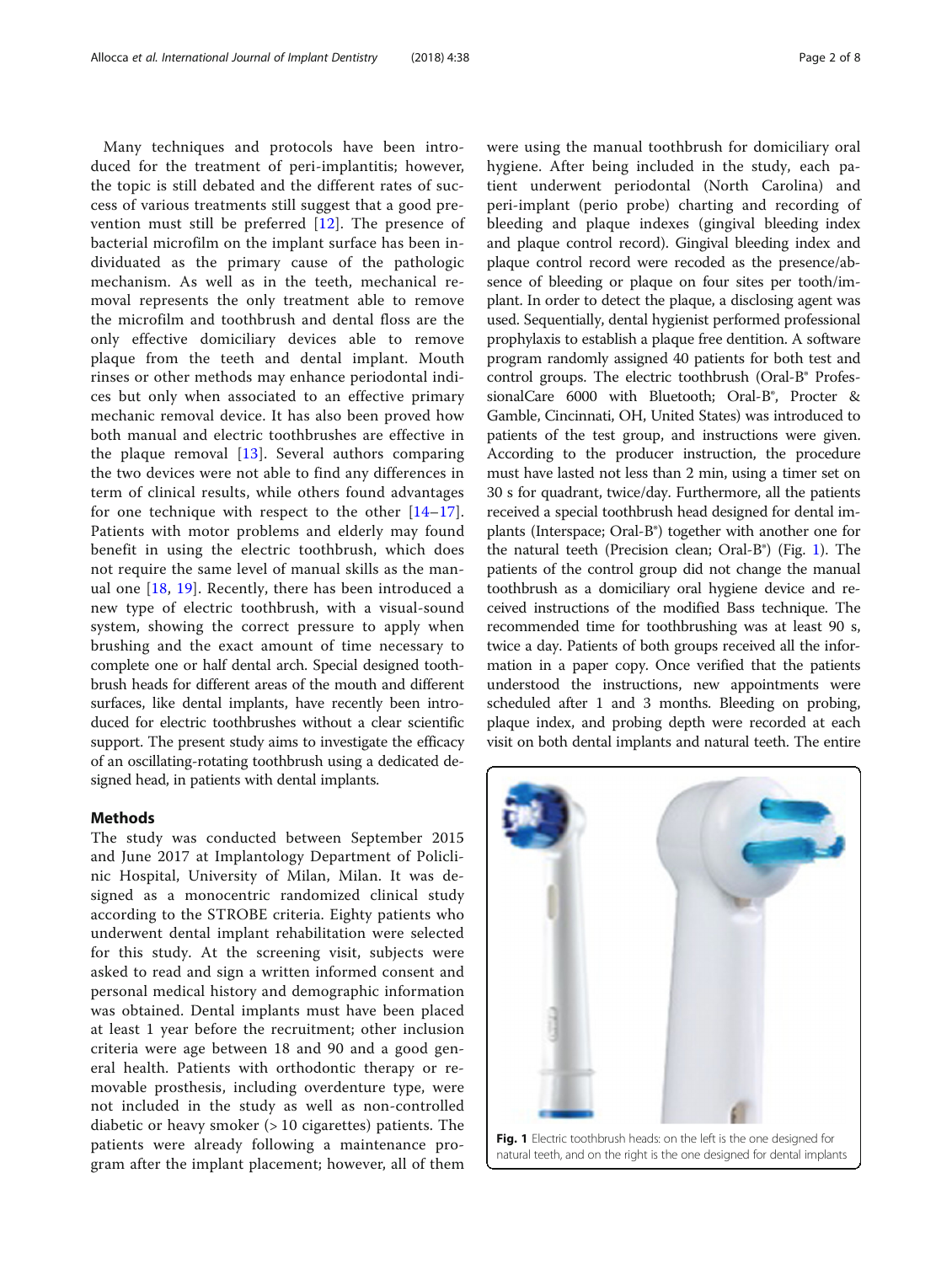sample had to use the same toothpaste to reduce the variability of the results.

#### Statistical analysis

Mean scores of all clinical indices for each subject were calculated separately for dental implants and natural teeth. The final data analysis was performed for those subjects who completed the study. The Student's  $t$  test and the Mann-Whitney  $U$  test were used to evaluate whether any statistically significant differences were present between the two groups at each time point, and the Wilcoxon signed-rank test was performed to verify if any statistically significant changes occurred from baseline within each group. A total sample size of 74 patients (37 per group) achieves 81% power to detect a difference of 0.2 between the differences of group means with group standard deviations of 0.3. P values < 0.05 were considered statistically significant.

## Results

Seventy-eight patients successfully completed the study (45 women and 33 men aged from 31 to 76 years old) (Fig. 2). Two patients of test group did not show up both at the first and second controls. No patients were excluded or showed complications or adverse reaction. Results are shown in Table [1.](#page-3-0) The average number of implants per patients was  $4.8 \pm 3.4$  in the control group and  $4.4 \pm 2.9$  in the test one. Single crowns, implant-supported bridges, and Toronto bridge were included in both of the study groups. The values taken in consideration were recorded for both the dental implants and the rest of the dentition and compared at each time. All dental implant index values were higher when compared to the natural teeth ones while no differences were appreciable concerning the PPD. The study provided data for the test and control

groups at three different time points. Analyzing the results, it can be observed for both groups a high decrease of BoP and PI values after 1 month after the baseline, related to the prophylaxis performed by dental hygienist.

The second part of the study described the re-colonization of dental implants and teeth surfaces: this was related to the proper use of oral hygiene devices, showing the effective difference of the manual and electric toothbrushes in preventing the new plaque formation and the consequent inflammation status.

#### Plaque index

The difference of PI recorded around implants at the beginning and the end of the study was statistically significant for both control and test groups  $(P < 0.0001)$ . Observing in detail the second part of the study in Fig. [3](#page-3-0), it was possible to observe how the test group kept reducing  $(P < 0.0001)$  while the control showed a mild increase  $(P = 0.68)$ . Comparison at 3 months showed statistical significance  $(P < 0.05)$ .

In Fig. [4](#page-4-0) is shown the PI recorded around natural teeth: in this case, comparing the baseline with the data collected after 3 months was possible to observe high statistical significance only for the test  $(P < 0.0001)$  and significance for the control  $(P < 0.05; P = 0.031)$ . Highlighting the second part, the different trend of test and control lines confirmed the higher performances of test devices  $(P < 0.0001)$  compared to the control that showed a mild increase  $(P = 0.16)$ . Comparison between the two groups at 3 months was highly statistically significant ( $P < 0.0001$ ).

#### Bleeding on probing

The difference between the BoP recorded on dental implant sites at baseline and the end of the study showed statistical significance for both the test and

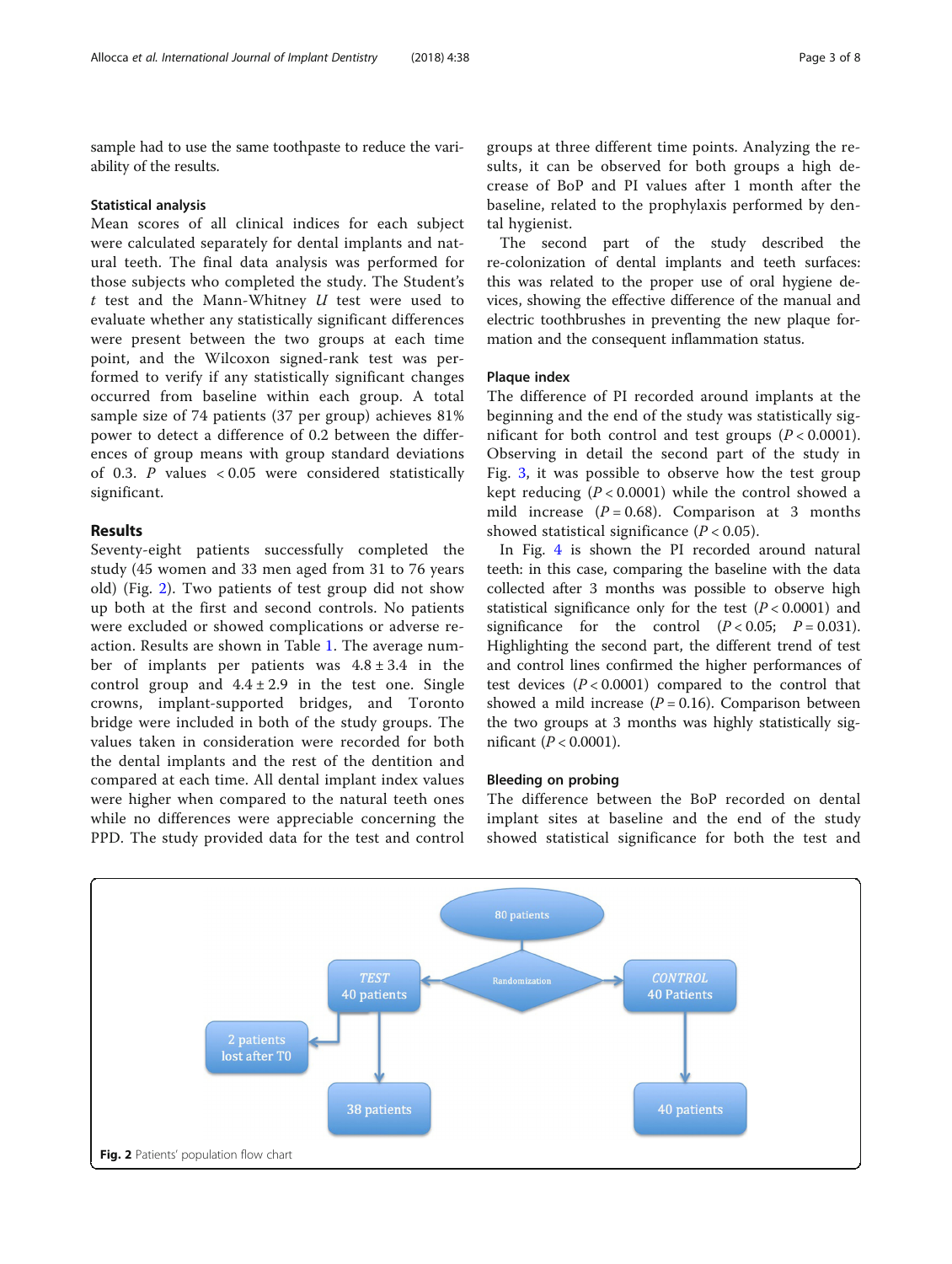|                                                | Baseline<br>T <sub>0</sub> | month<br>T1             | 3 months<br>T <sub>2</sub> |
|------------------------------------------------|----------------------------|-------------------------|----------------------------|
|                                                |                            |                         |                            |
| BoP implants, test                             | 46.55% ± 18.41%            | 32.31% ± 13.27%         | $22.18\% \pm 11.06\%$      |
| BoP implants, control                          | $32\% \pm 24.88\%$         | 19.84% ± 15.52%         | 19.11% ± 17.30%            |
| BoP teeth, test                                | 18.81% ± 15.93%            | $8.76\% \pm 8.11\%$     | $6.5\% \pm 5.18\%$         |
| BoP teeth, control                             | $21.61\% \pm 15.38\%$      | 15.50% ± 12.21%         | $16.38\% \pm 11.79\%$      |
| PI implants, test                              | 53.71% ± 14.72%            | 33.65% ± 12.57%         | 15.52% ± 12.29%            |
| PI implants, control                           | $50.13\% \pm 27.39\%$      | 28.66% ± 16.26%         | 32.68% ± 16.02%            |
| PI teeth, test                                 | $33.15\% \pm 13.49\%$      | 20.76% ± 10.16%         | $14.5\% \pm 6.74\%$        |
| PI teeth, control                              | $41.34\% \pm 17.20\%$      | 32.26% ± 15.02%         | 35.77% ± 15.80%            |
| PPD implants, test                             | $2.73$ mm $\pm$ 0.59 mm    | $2.67$ mm $\pm$ 0.5 mm  | $2.61$ mm $\pm$ 0.54 mm    |
| PPD implants, control                          | 2.4 mm $\pm$ 0.97 mm       | 2.22 mm $\pm$ 0.57 mm   | $2.21$ mm $\pm$ 0.66 mm    |
| PPD teeth, test                                | $1.7$ mm $\pm$ 0.47 mm     | $1.69$ mm $\pm$ 0.38 mm | 1.69 mm $\pm$ 0.4 mm       |
| PPD teeth, control                             | $2.01$ mm $\pm$ 0.67 mm    | 1.93 mm $\pm$ 0.58 mm   | $2.04$ mm $\pm$ 0.52 mm    |
| Data ang akanya ng mga sa tinang dang dangataw |                            |                         |                            |

<span id="page-3-0"></span>Table 1 BoP, PI, and PPD mean values at baseline, 1 month, and 3 months

Data are shown as mean ± standard deviation

test electric toothbrush with the two different heads designed for dental implants and natural teeth, control manual toothbrush

control groups (P < 0.0001) (Fig. [5\)](#page-4-0). Analyzing in detail the 1–3-month period, it was observed how only the test group showed a statistical significance  $(P < 0.0001)$ while the control lost it ( $P = 0.709$ ). At 3 months, no significative differences between the two groups were observed  $(P = 0.564)$ .

Analog situation could be observed in Fig. [6,](#page-5-0) representing BoP around the natural teeth. In this case, the difference with the baseline were significant for both groups ( $P < 0.0001$  and  $P = 0.007$  respectively for test and control). In the second part of the observation period (1–3-month period), it was possible to detect an increase for the control  $(P = 0.342)$  while the test kept decreasing, even if slightly  $(P < 0.05; P)$ = 0.0021). The comparison between the test and control groups after 3 months showed a statistical significance  $(P < 0.05)$ .

#### Pocket probing depth

No differences during the time points were observed in both test and control groups as clearly shown in Figs. [7](#page-5-0) and [8](#page-6-0). It was possible to observe a reduction of PPD of 0.15 mm between the beginning and end of the study around dental implants on both test and control groups.

### **Discussion**

This 3-month study aimed to demonstrate the efficacy of an electric toothbrush in reducing plaque and gingival inflammation around dental implants

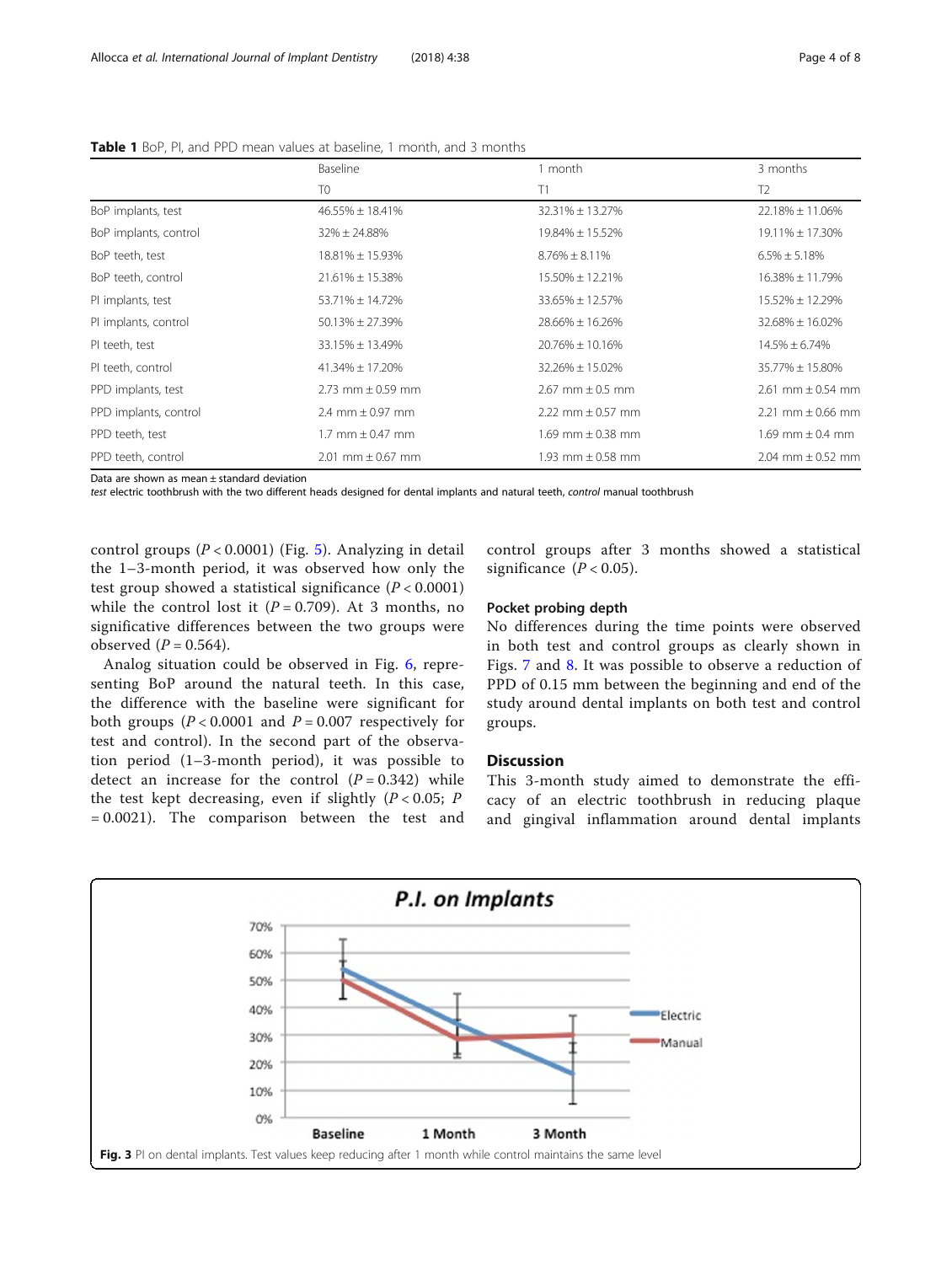<span id="page-4-0"></span>

and natural teeth. To better understand the different data collected around two different anatomical structures, we decided to collect data separately. Analyzing our results, it is possible to observe how the mean values for probing, bleeding, and plaque index were bigger for dental implants. According to literature, it was expected to find deeper probing for dental implants [[20](#page-7-0)]. Many authors associated this to the different kind of attachment and the different orientation of periodontal fiber around dental implants [[21](#page-7-0)–[23](#page-7-0)]. The electric toothbrush has widely been described as a preventive option in the maintenance of peri-implant tissues [\[24](#page-7-0)–[28\]](#page-7-0). However, many authors did not observe any differences between the manual and electric toothbrush, and for this reason, the topic is still controversial [\[17,](#page-7-0) [19\]](#page-7-0). In the present study, the manual toothbrush seemed to maintain the

values achieved with the professional prophylaxes; however, a mild increase of both PI and BoP was detected after 3 months. The choice to perform prophylaxis on all patients after baseline index recording was done in order to bring the patients at the same level and reduce the variability of the study according to several authors [[29,](#page-7-0) [30\]](#page-7-0). As a direct consequence, all the values recorded in both groups resulted to be extremely decreased at the second time point, after 1 month. However, the data collection at the third time point 3 months after the baseline made possible to analyze the new plaque formation trend in both groups and verify the different devices' efficacy on both teeth and implant. The evolution observed over time can be related also to the presence of peri-implant and periodontal pockets. Despite that the average values of PPD were lower

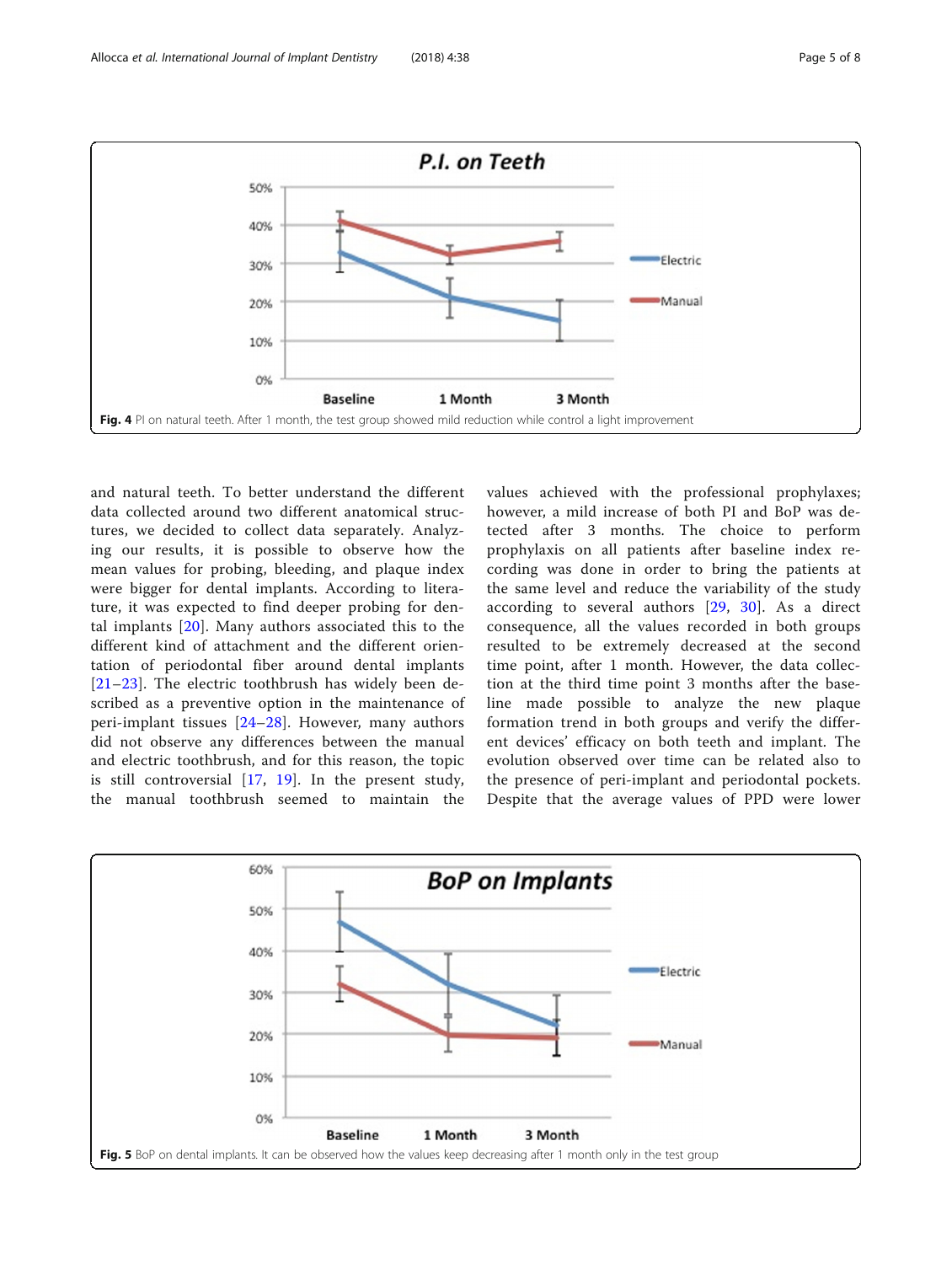<span id="page-5-0"></span>

than 3 mm, patients presenting deeper pockets were included, which might represent a limit of the study. The prophylaxis performed at the beginning of the study, in fact, could not remove adequately the plaque present in the deepest area of these pockets. This prevented the achievement of a "level 0" of PI and BoP and, at the same time, promoted a faster re-colonization. During this time, patients also improved their skills with the electric toothbrush, which have also might influence their motivation. These factors could explain the reduction of PI observed in the second part of the study on the electric toothbrush groups and, sequentially, of the BoP as inflammatory index caused by the presence of plaque itself. The efficacy of the electric toothbrush can be related to the easiness of use and the complexity of artificial movement (rotating-oscillatory), which has been demonstrated to be more effective in plaque removal with respect to the manual toothbrush as reported

by many authors [[14,](#page-7-0) [25](#page-7-0), [27\]](#page-7-0). Many authors observed a 0.3-mm reduction of probing depth after at least 12-month observation period in the patients using the electric toothbrush [[26,](#page-7-0) [28\]](#page-7-0). Despite in the present study it was observed only 0.15 mm of mean probing reduction for dental implants, our observation was limited only to a 3-month period. This trend could be comparable to a 0.3-mm reduction in 12 months, as observed in the previous studies. However, a similar trend was also detected in the control group so the electric toothbrush cannot be directly related to the PPD reduction.

At the end of the present study, electric toothbrush groups showed plaque and bleeding values lower (PI and BoP on teeth) or at least without significative differences (BoP on implants) than the control group. These data may suggest how the use of electric toothbrush, associated to the dedicate heads, can be an effective method for plaque and bleeding reduction.

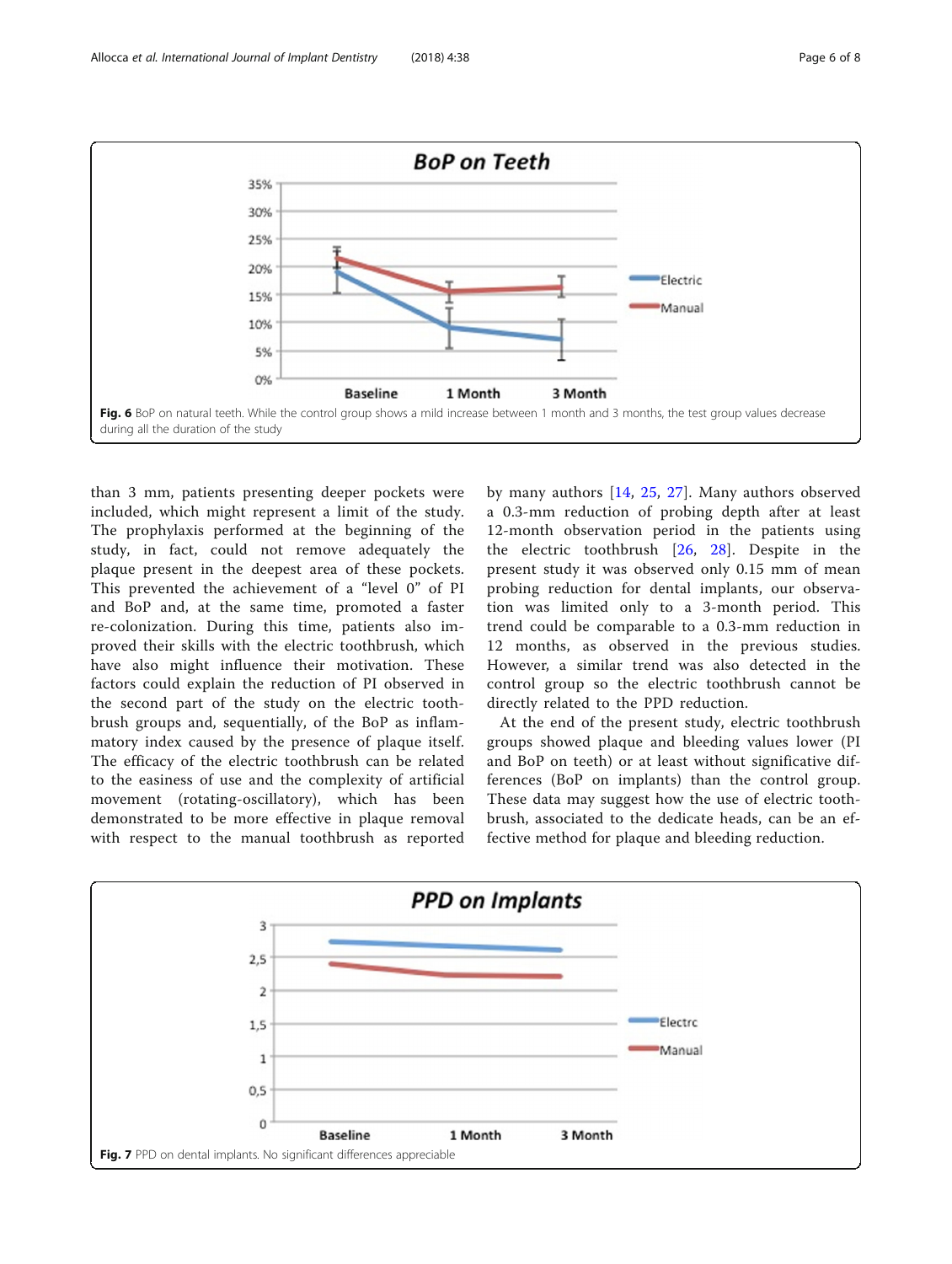<span id="page-6-0"></span>

## Conclusion

The oscillating-rotating toothbrush can be used for the plaque and bleeding control around both natural teeth and dental implants. It has also been shown how the toothbrush head designed for dental implant can be effective in plaque removing of the peri-implant tissues.

#### Abbreviations

BoP: Bleeding on probing; PI: Plaque index; PPD: Pocket probing depth

#### Acknowledgements

Not applicable

#### Funding

The authors declare no funds for the research.

#### Availability of data and materials

Mean data of PI, BoP, and PPD collected from 80 periodontal charts are shown in Table [1.](#page-3-0)

#### Authors' contributions

CM and FS designed the study; GA and DP performed the patient treatment and data collection. FS edited the manuscript. GBG performed the data analysis. All authors read and approved the final version of the manuscript.

#### Authors' information

Not applicable

#### Ethics approval and consent to participate

This study was conducted in compliance with the principles of the Declaration of Helsinki, and the approval of the ethics committee required for the study was obtained from the Ethics Committee of the IRCCS Ospedale Maggiore Policlinico di Milano, Fondazione Ca' Granda. The procedures to be performed were explained in detail, and the patients signed the consent form.

#### Consent for publication

Not applicable

#### Competing interests

Giuseppe Allocca, Diana Pudylyk, Fabrizio Signorino, Giovanni Battista Grossi, and Carlo Maiorana declare that they have no competing interests.

#### Publisher's Note

Springer Nature remains neutral with regard to jurisdictional claims in published maps and institutional affiliations.

#### Author details

<sup>1</sup> Center for Edentulism and Jaw Atrophies, Maxillofacial Surgery and Dentistry Unit, Fondazione IRCCS Cà Granda – Ospedale Maggiore Policlinico, University of Milan, Via Commenda 10, 20122 Milan, Italy. <sup>2</sup>Oral Surgery, Maxillofacial Surgery and Dentistry Unit, Fondazione IRCCS Cà Granda – Ospedale Maggiore Policlinico, University of Milan, Via Commenda 10, 20122 Milan, Italy.

#### Received: 12 April 2018 Accepted: 24 October 2018 Published online: 10 December 2018

#### References

- 1. Pjetursson BE, Lang NP. Prosthetic treatment planning on the basis of scientific evidence. J Oral Rehabil. 2008;35(Suppl 1):72–9. [https://doi.org/10.](https://doi.org/10.1111/j.1365-2842.2007.01824.x) [1111/j.1365-2842.2007.01824.x](https://doi.org/10.1111/j.1365-2842.2007.01824.x) PubMed PMID: 18181936.
- 2. Jung RE, Pjetursson BE, Glauser R, Zembic A, Zwahlen M, Lang NP. A systematic review of the 5-year survival and complication rates of implant-supported single crowns. Clin Oral Implants Res. 2008;19(2):119–30. [https://doi.org/10.](https://doi.org/10.1111/j.1600-0501.2007.01453.x) [1111/j.1600-0501.2007.01453.x](https://doi.org/10.1111/j.1600-0501.2007.01453.x) Epub 2007/12/07. PubMed PMID: 18067597.
- 3. Zhuang LF, Watt RM, Mattheos N, Si MS, Lai HC, Lang NP. Periodontal and peri-implant microbiota in patients with healthy and inflamed periodontal and peri-implant tissues. Clin Oral Implants Res. 2016;27(1):13–21. [https://](https://doi.org/10.1111/clr.12508) [doi.org/10.1111/clr.12508](https://doi.org/10.1111/clr.12508) Epub 2014/11/14. PubMed PMID: 25399962.
- 4. Lindquist LW, Rockler B, Carlsson GE. Bone resorption around fixtures in edentulous patients treated with mandibular fixed tissue-integrated prostheses. J Prosthet Dent. 1988;59(1):59–63 PubMed PMID: 3422305.
- 5. Karoussis IK, Kotsovilis S, Fourmousis I. A comprehensive and critical review of dental implant prognosis in periodontally compromised partially edentulous patients. Clin Oral Implants Res. 2007;18(6):669–79. [https://doi.org/10.1111/j.](https://doi.org/10.1111/j.1600-0501.2007.01406.x) [1600-0501.2007.01406.x](https://doi.org/10.1111/j.1600-0501.2007.01406.x) Epub 2007/09/13. PubMed PMID: 17868376.
- van der Weijden GA, Hioe KP. A systematic review of the effectiveness of self-performed mechanical plaque removal in adults with gingivitis using a manual toothbrush. J Clin Periodontol. 2005;32(Suppl 6):214–28. [https://doi.](https://doi.org/10.1111/j.1600-051X.2005.00795.x) [org/10.1111/j.1600-051X.2005.00795.x](https://doi.org/10.1111/j.1600-051X.2005.00795.x) PubMed PMID: 16128840.
- 7. Dalago HR, Schuldt Filho G, Rodrigues MA, Renvert S, Bianchini MA. Risk indicators for peri-implantitis. A cross-sectional study with 916 implants. Clin Oral Implants Res. 2017;28(2):144–50. <https://doi.org/10.1111/clr.12772> Epub 2016/01/11. PubMed PMID: 26754342.
- 8. Lindquist LW, Carlsson GE, Jemt T. A prospective 15-year follow-up study of mandibular fixed prostheses supported by osseointegrated implants. Clinical results and marginal bone loss. Clin Oral Implants Res. 1996;7(4):329–36 PubMed PMID: [9151599](https://www.ncbi.nlm.nih.gov/pubmed/9151599).
- Fransson C, Lekholm U, Jemt T, Berglundh T. Prevalence of subjects with progressive bone loss at implants. Clin Oral Implants Res. 2005;16(4):440–6. <https://doi.org/10.1111/j.1600-0501.2005.01137.x> PubMed PMID: 16117768.
- 10. Costa FO, Takenaka-Martinez S, Cota LO, Ferreira SD, Silva GL, Costa JE. Periimplant disease in subjects with and without preventive maintenance: a 5 year follow-up. J Clin Periodontol. 2012;39(2):173–81. [https://doi.org/10.](https://doi.org/10.1111/j.1600-051X.2011.01819.x) [1111/j.1600-051X.2011.01819.x](https://doi.org/10.1111/j.1600-051X.2011.01819.x) Epub 2011/11/23. PubMed PMID: 22111654.